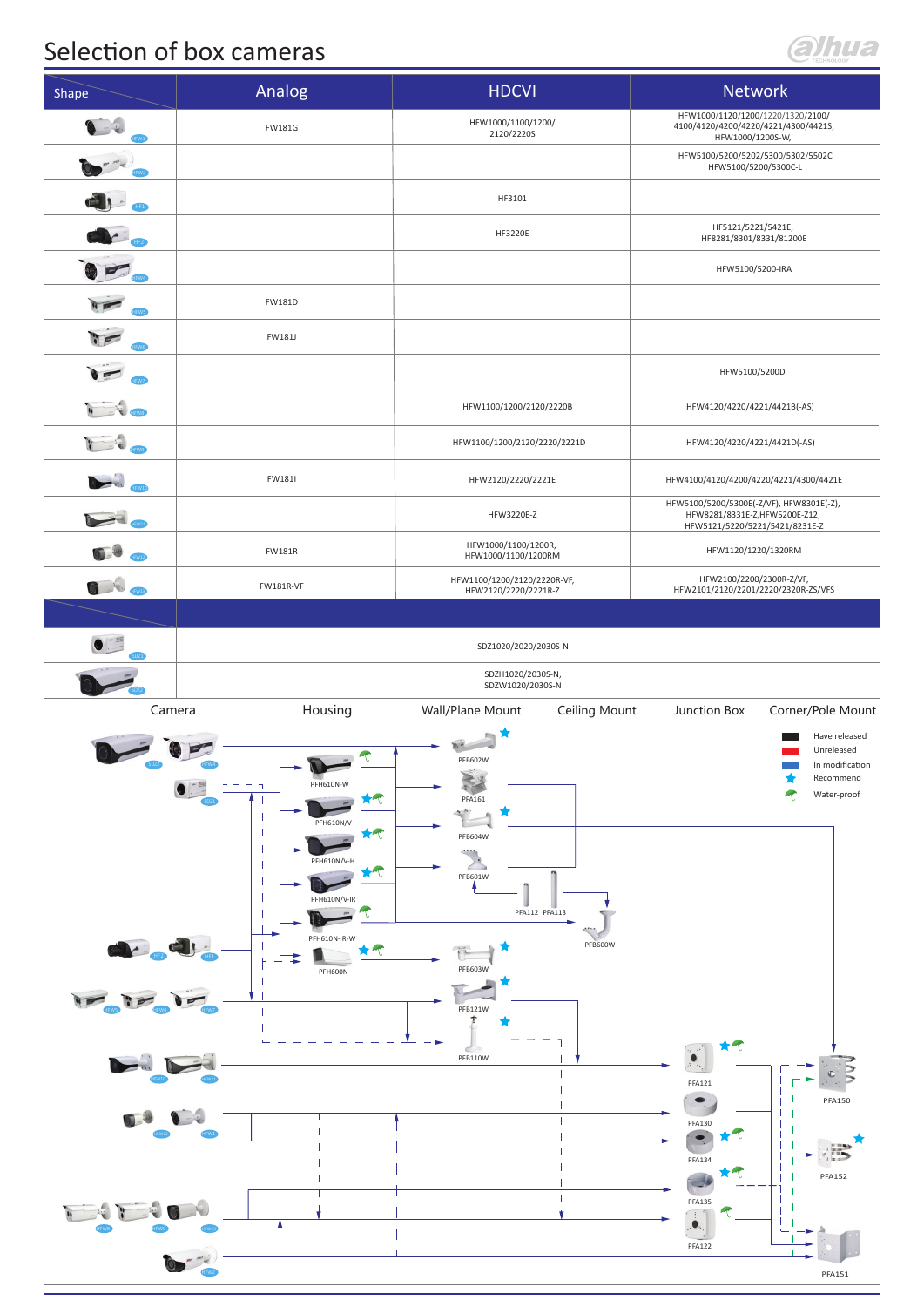## Selection of dome cameras



| Shape                                                          | Analog                         | <b>HDCVI</b>                                     | <b>Network</b>                                                                                                         |
|----------------------------------------------------------------|--------------------------------|--------------------------------------------------|------------------------------------------------------------------------------------------------------------------------|
|                                                                |                                |                                                  | HD1000/1200C(-W), HD2100,<br>HDB3200/4100/4200/4300C,<br>HDB4100/4200/4300C(-A),EB5400/5500                            |
| $\bullet$<br>HDB2                                              |                                |                                                  | HDB4100/4200/4300F-PT,<br>HDPW4100/4200/4300F-WPT                                                                      |
| <b>DW1</b>                                                     | DW181H                         |                                                  |                                                                                                                        |
| $\sum_{i=1}^{n}$                                               | <b>DW181E</b>                  | HDW1100S                                         | HDW1000/1200/3200/4100/4200/4300S                                                                                      |
|                                                                |                                | HDW2120/2220S                                    | HDW1120/1220/1320S                                                                                                     |
|                                                                |                                | HDW1000/1100/1200/2120/2220M                     | HDW4120/4220/4421M                                                                                                     |
| IDW4                                                           |                                | HDW1100/1200/2120/2220R-VF                       |                                                                                                                        |
| <b>HDWS</b>                                                    | DW181M                         |                                                  | HDW4100/4200/4300C                                                                                                     |
|                                                                | <b>DW181R</b>                  | HDW1000/1100R                                    |                                                                                                                        |
| $\odot$<br>IDW7                                                |                                | HDW1200/2120/2220E                               | HDW4120/4220/4221/4421E(-AS)                                                                                           |
| HDW8                                                           |                                | HDW2120/2220R-Z                                  | HDW2120/2220R-Z(S), HDW2320R-ZS<br>HDB(W)5100/5200/5202/5300/5302/5502,                                                |
|                                                                |                                |                                                  | HDB(W)8301(-Z), HDB(W)8281-Z                                                                                           |
|                                                                |                                |                                                  | HDBW5121/5220/5221/5421/8231/8331E-Z                                                                                   |
|                                                                |                                | HDBW3220E-Z                                      |                                                                                                                        |
|                                                                |                                | HDBW1100/1200/2120/2220E                         | HDBW1000/1200E(-S/-W), HDBW1120/1220/1320E<br>HDBW4100/4200/4300E(-S/-AS) ,HDBW4800E,<br>HDBW4120/4220/4221/4421E(-AS) |
|                                                                | DBW181R-VF                     | HDBW1100/1200/2120/2220R-VF,<br>HDBW2120/2220R-Z | HDBW2100/2200/2300R-Z/VF,<br>HDBW2101/2120/2201/2220/2320R-ZS/VFS                                                      |
|                                                                | <b>DBW183H</b><br>MW183H       | HDBW2120/2220F,<br>HDBW2120/2220F-M              | HDBW4120/4220/4221/4421F(-AS/-M),<br>HDPW4120/4220/4221F-W                                                             |
| $\cdot \bullet \cdot$<br><b>EB1</b>                            |                                |                                                  | EB(W)8600/81200                                                                                                        |
|                                                                | Adapter<br>Camera              | (In-)Ceiling Mount<br>Wall Mount                 | Junction Box<br>Corner/Pole Mount                                                                                      |
| Have released<br>Unreleased                                    | $\mathbf I$                    |                                                  | PFA139<br>71120                                                                                                        |
| In modification<br>Recommend<br>Water-proof                    |                                |                                                  | PFA13B<br>$\mathbf{C}$<br>$\star \uparrow$                                                                             |
|                                                                |                                | PFB204W                                          | PFA121                                                                                                                 |
|                                                                |                                |                                                  | $\frac{1}{100}$<br>PFA13A                                                                                              |
|                                                                |                                |                                                  | <b>PFA136</b>                                                                                                          |
| $\begin{array}{c}\n\bullet \\ \bullet \\ \bullet\n\end{array}$ |                                | PFB200W                                          | PFA130                                                                                                                 |
|                                                                |                                |                                                  | <b>PFA152</b>                                                                                                          |
|                                                                |                                | <b>PFB200C</b>                                   | PFA131                                                                                                                 |
|                                                                |                                | $*$                                              | <b>PFA137</b>                                                                                                          |
|                                                                |                                | PFB203W                                          |                                                                                                                        |
|                                                                |                                | 背                                                | PFA122<br>PFA151                                                                                                       |
|                                                                |                                | PFB110W<br>PFB110W                               | ÷т.<br>$\sim$                                                                                                          |
|                                                                |                                | <b>PFB201C</b>                                   | <b>PFA123</b>                                                                                                          |
|                                                                | $\Rightarrow$                  | $\star \uparrow$<br><b>C</b>                     | <b>PFA138</b>                                                                                                          |
|                                                                | PFA101<br>$\epsilon$           | <b>PFB302S</b>                                   | <b>PFA150</b>                                                                                                          |
|                                                                | PFA100                         | PFB300C                                          |                                                                                                                        |
|                                                                | <b>PFA112</b><br><b>PFA113</b> |                                                  |                                                                                                                        |
|                                                                |                                |                                                  | <b>PFA132</b>                                                                                                          |